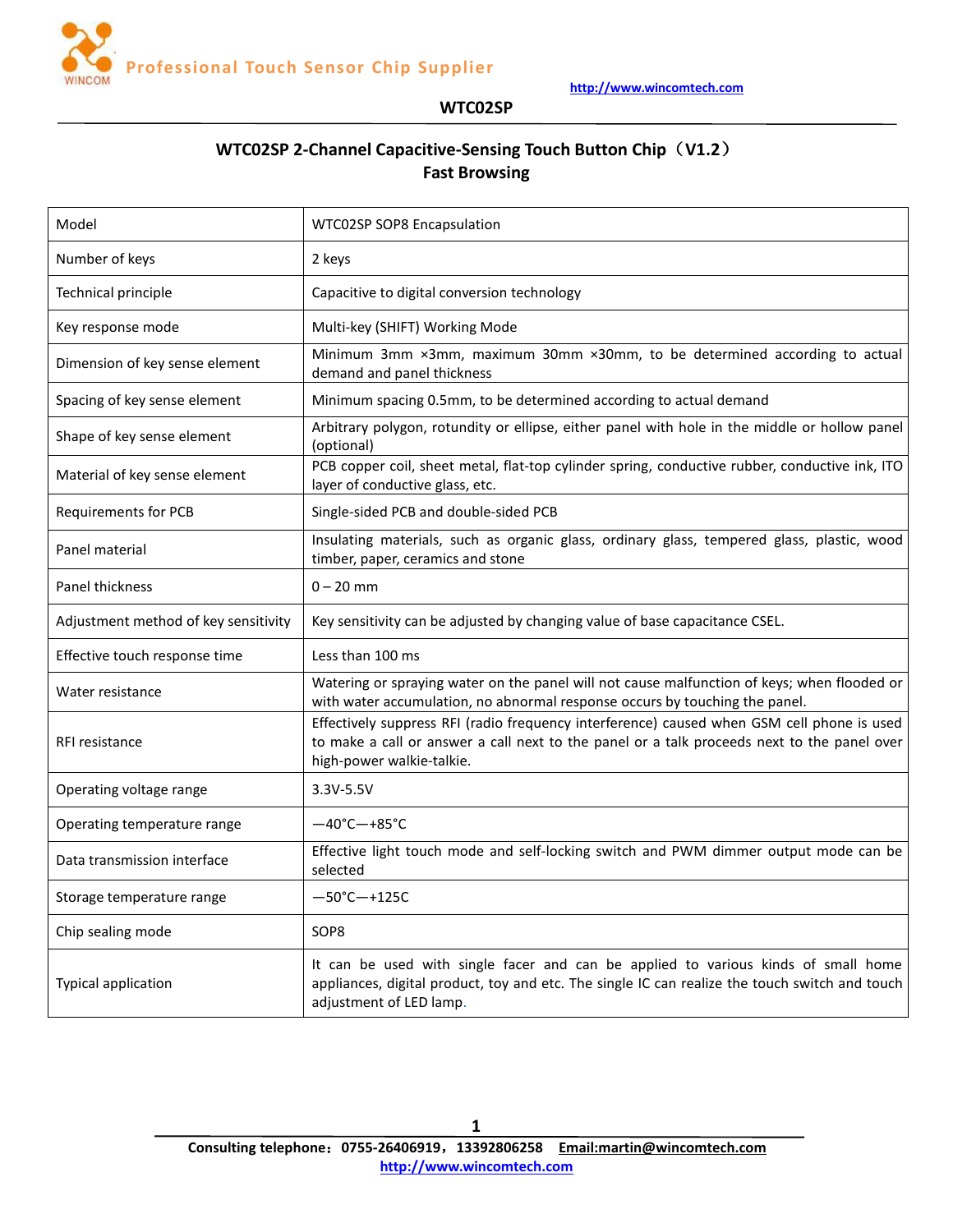

## WTC02SP

### Table of Contents

| 9.6. The connection between the induction disc and the input pin of the induction disc of IC 11 |  |
|-------------------------------------------------------------------------------------------------|--|
|                                                                                                 |  |

 $\mathbf{2}$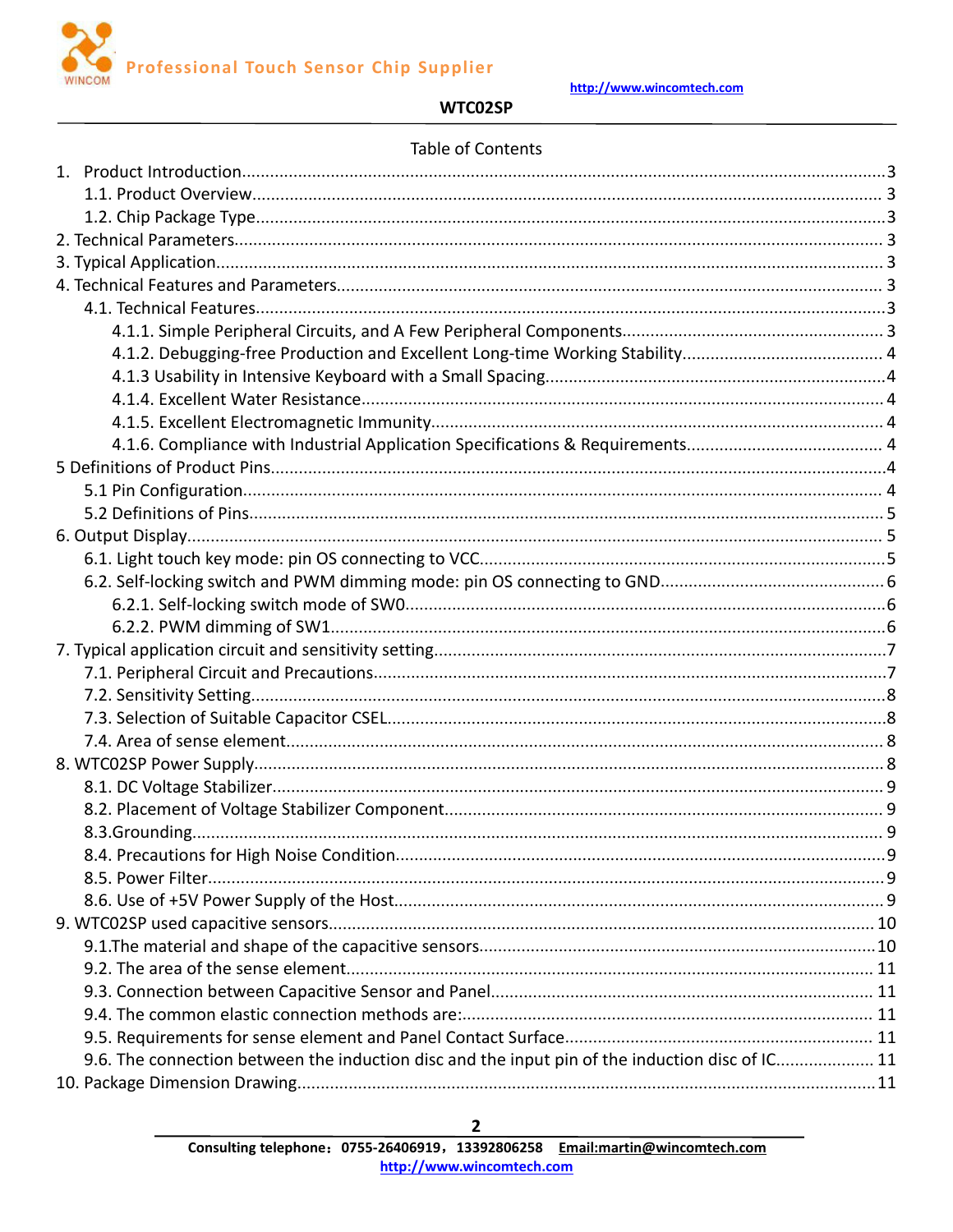## **WTC02SP 2-Channel Capacitive-Sensing Touch Button Chip**(**V1.2**)

## **Specification**

## <span id="page-2-2"></span><span id="page-2-1"></span><span id="page-2-0"></span>**1. Product Introduction**

## **1.1. Product Overview**

WTC02SP is the two-channel capacitive touch-sensitive integrated circuit of high performance low cost designed for small home appliance and LED touch light and other applications by Wincom Technology. It can replace the mechanical light touch key to realize waterproof and dustproof, seal isolation, with strong and artistic operation interface. A WTC02SP can achieve 1 to 2 independent keys. The user can use it flexibly according to the needs.

## **1.2. Chip Package Type**

WTC02SP is packaged with standard SOP8.

### **2. Technical Parameters**

Operating voltage: WTC02SP: 3.3V<Vcc<5.5V Output voltage range: GND<Vout<Vcc Power consumption: 3V is less than 1.6 Ma when full speed working Sensing thickness (insulating medium): 0-20mm,Maximum: 50mm (It needs to cooperatively use the different sizes of induction disk) Response time of effective touch: Less than 100ms Operating temperature: -40°C—+85°C Storage temperature: -50°C—+125°C

## **3. Typical Application**

WTC02SP can be used with single facer and can be applied to various kinds of small home appliances, digital product, toy and etc. The single WTC02SP can realize the touch switch and touch adjustment of LED lamp.

### **4. Technical Features and Parameters**

## **4.1. Technical Features**

## **4.1.1. Simple Peripheral Circuits, and A Few Peripheral Components**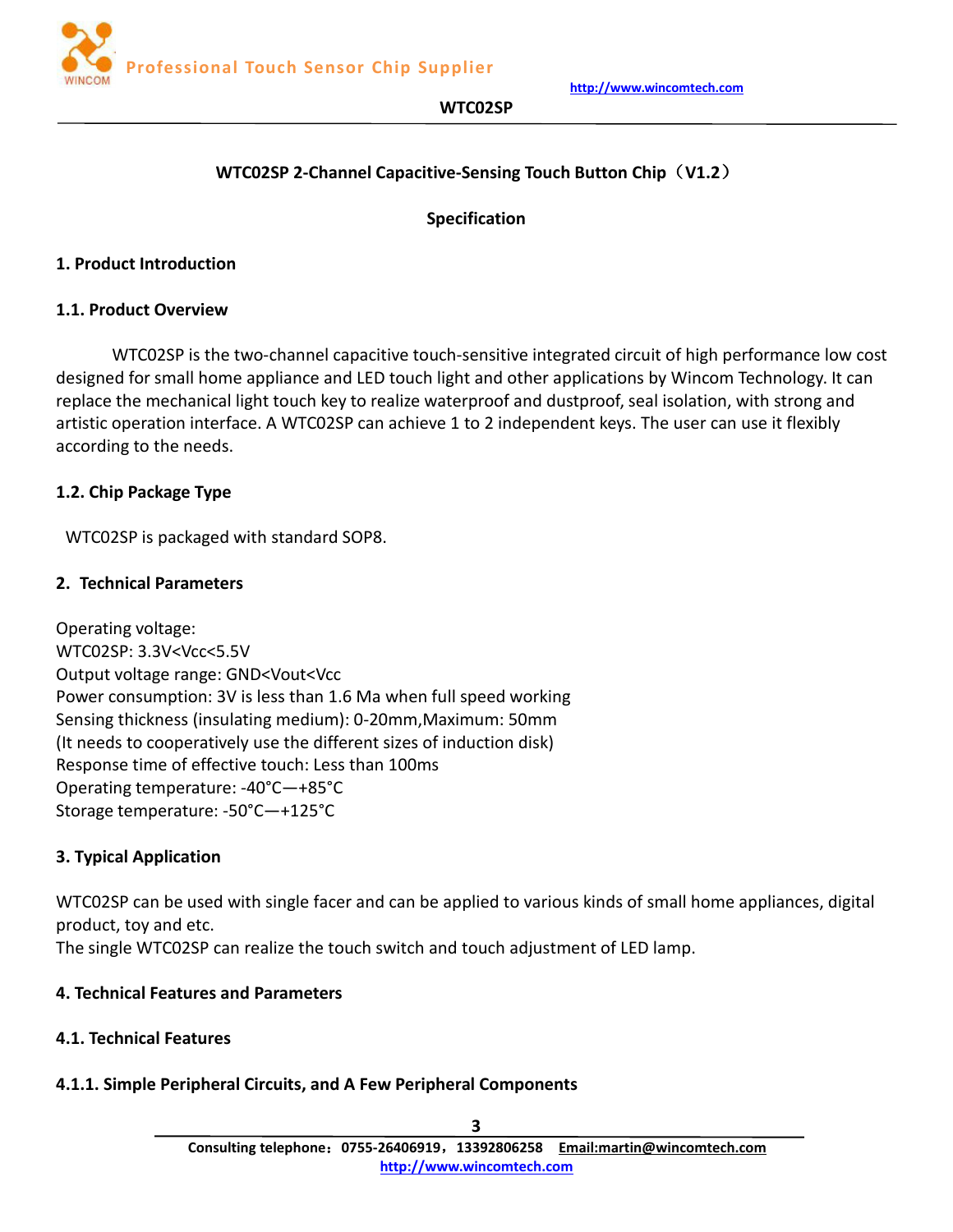

<span id="page-3-0"></span>With independently designed special test circuit, self-calibration circuit and RISC processor integrated inside the IC, there are a few peripheral components.

## **4.1.2. Debugging-free Production and Excellent Long-time Working Stability**

Calibration is not necessary for the system after the set value for capacitor Csel of sensitivity is determined. The system can automatically overcome the interference caused by electrostatic discharge, electromagnetic interference, temperature variation and accumulation of moisture and pollutants on the surface, and provide good precision and operation consistency in various environments, so the product can suffer long-distance transportation and be used in various environments. The unique compensation algorithm and high-strength anti-interference design can guarantee no occurrence of malfunction during long-time work of the product.

### **4.1.3 Usability in Intensive Keyboard with a Small Spacing**

The adjacent key suppression function can prevent the adjacent keys from the faulty action. That is when the same finger touches two or more than two keys, only the finger occupies the key which the area is largest that can make the response, and the key which the relatively small area is occupied by finger is suppressed and not making the response. If the finger occupies two or more than two keys at the same area, these keysdo not make the response. The minimum clearance of the key can reach 0.5mm

### **4.1.4. Excellent Water Resistance**

The special water-proof design applies. The keyboard can be resistant to splashing water and overflowing water, and can also be normally used after it is totally flooded by water, which is different from current ordinary sensitive keyboard that is easy to malfunction in case of splashing water or overflowing water and will respond slow in case of water accumulation, or respond wrongly after it is pressed by finger.

### **4.1.5. Excellent Electromagnetic Immunity**

When applying to home apparatuses and ordinary application products, the user may get good immunity to radio frequency signals by using single-sided PCB, and easily resist the interference of most of radio frequency sources including GSM cell phone to the sensitive keys.

## **4.1.6. Compliance with Industrial Application Specifications & Requirements**

More reliable performance and wider application range is available for users.

## **5 Definitions of Product Pins**

## **5.1 Pin Configuration**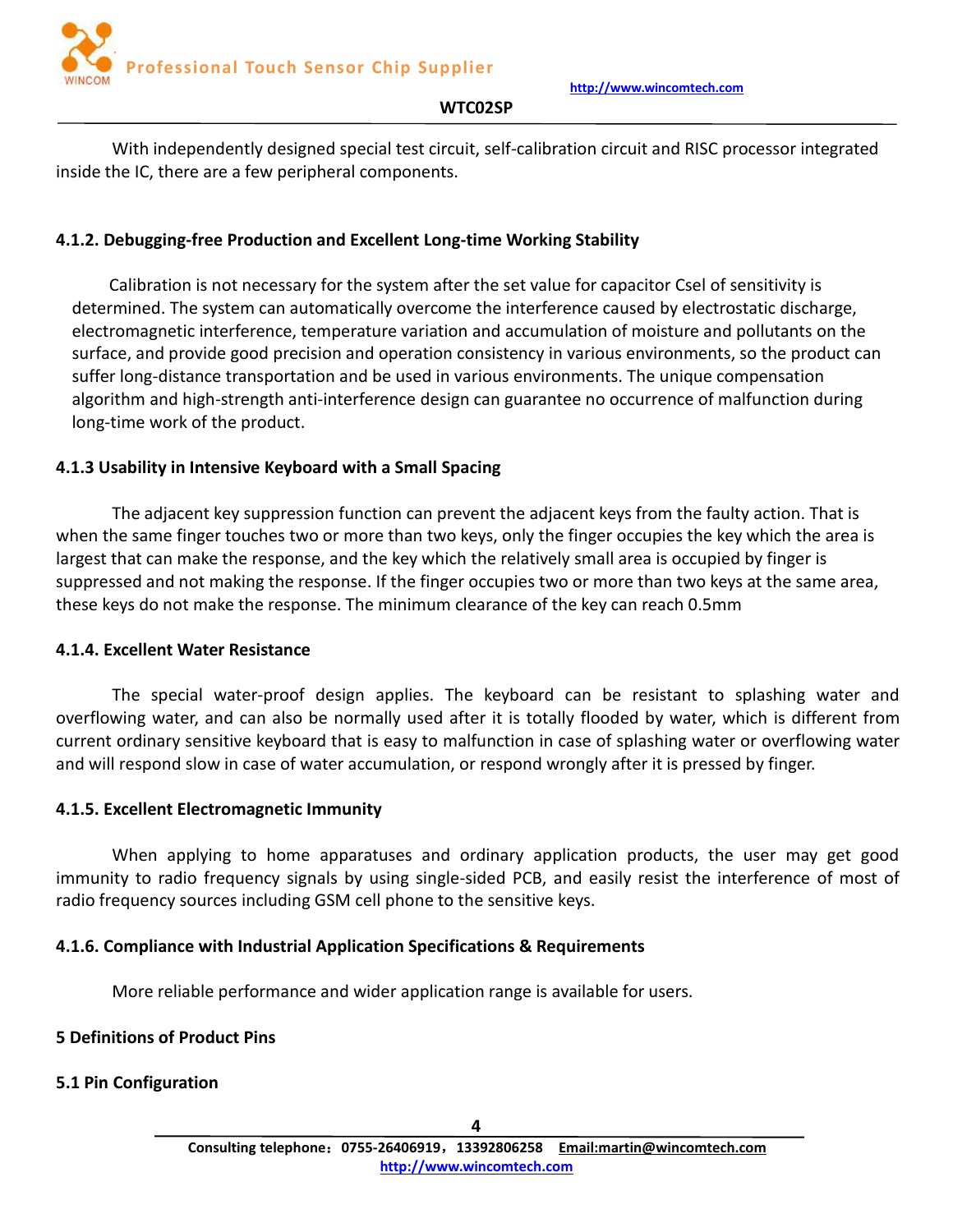

#### <span id="page-4-0"></span>WTC02SP pin configuration diagram is shown below:



### Figure 1: Pin Diagram of WTC02SP

### **5.2 Definitions of Pins**

The definitions of WTC02SP pins are as shown in the table below:

| Pin No. | <b>Pin Name</b>  | <b>Usage</b> | <b>Function Description</b>                             |
|---------|------------------|--------------|---------------------------------------------------------|
|         | SW <sub>1</sub>  |              | Interface of touch key 1 (sense element 1)              |
| 2       | SW0              |              | Interface of touch key 0 (sense element 0)              |
| 3       | <b>CSEL</b>      |              | Capacitor interface for adjusting the sensitivity       |
| 4       | <b>GND</b>       |              | Power ground                                            |
| 5.      | <b>OS</b>        |              | Output mode selection                                   |
|         |                  |              | The connected VCC is two keys which is the normal light |
|         |                  |              | touch key mode, and the connected GND OUT0 is the       |
|         |                  |              | self-locking key output mode, and OUT1 is the PWM       |
|         |                  |              | dimming output                                          |
| 6       | <b>VCC</b>       |              | Power input                                             |
| 7       | OUT <sub>0</sub> | $\Omega$     | SWO status output                                       |
| 8       | OUT1             | $\Omega$     | SW1 status output                                       |

#### **6. Output Display**

When the occurrence of effective touch on the sense element is detected, WTC02SP will output the status of corresponding sense element channel within 100ms, so that it can be processed by user MCU, or directly drive the execution circuit to work. WTC02SP has two output modes. It is selected by the VCC or GND of the OS leg of IC.

### **6.1. Light touch key mode: pin OS connecting to VCC**

When OS I connecting to VCC, the output mode of the general light touch key is used for the corresponding output of WTC02SP SW0 and SW1. After the effective touch is detected on the induction disc, the corresponding indicator pin outputs the low level. After he finger is left, the indicating pin restores the output high level. Taking SW0 channel as an example, the relationship between the output signal and the input channel of the sensor is shown in figure 2.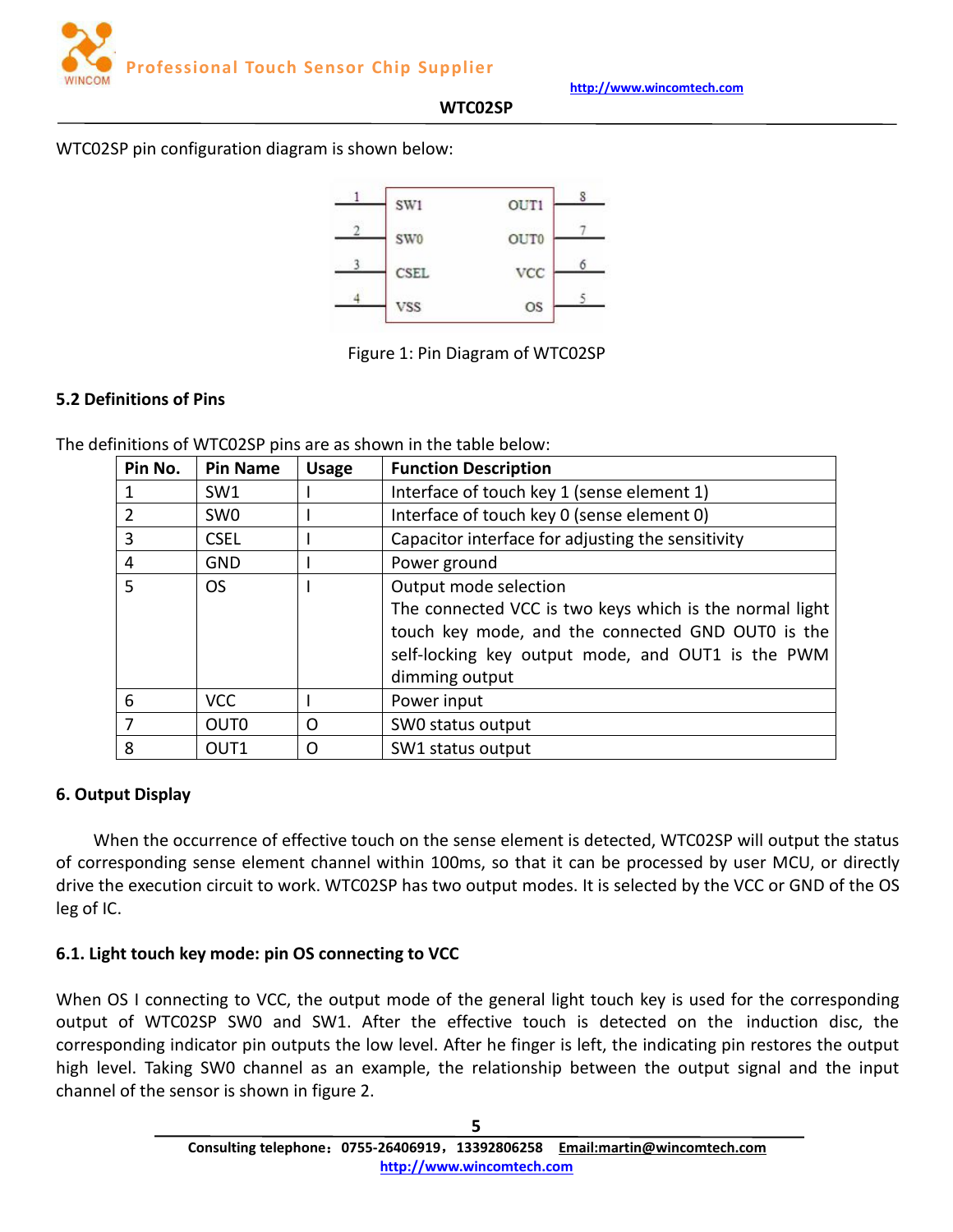

### **WTC02SP**

<span id="page-5-0"></span>The SW1 channel is the same. When OUT0 and OUT1 are electrified, the initial electrical level is the high level





## **6.2. Self-locking switch and PWM dimming mode: pin OS connecting to GND**

When the pin OS is connected to GND, the two keys of WTC02SP realizes the different functions SW0 is the self-locking switch mode, and SW1 is the PWM output mode.

## **6.2.1. Self-locking switch mode of SW0**

When the pin OS is connected to GND, the output mode of the self-locking switch will be used for the output of SW0. When electricity, the corresponding output OUT0 initial is the low level, and when the effective touch occurring on the SW0 induction disk is monitored, the OUT0 output level turns to b high level; when finger is left, the OUT0 maintains a constant output level. It is until the next SW0 is being touched, the OUT0 turns to be low level. The sequence diagram of the OUT0 output is as follows:





## **6.2.2. PWM dimming of SW1**

The output mode of SW1 when OS is connected to GND is a PWM dimmer channel specially designed for LED lights. The working mode is as follows:

Electrifying: the initial level is low level and the light isn't working when OUT1 is electrifying..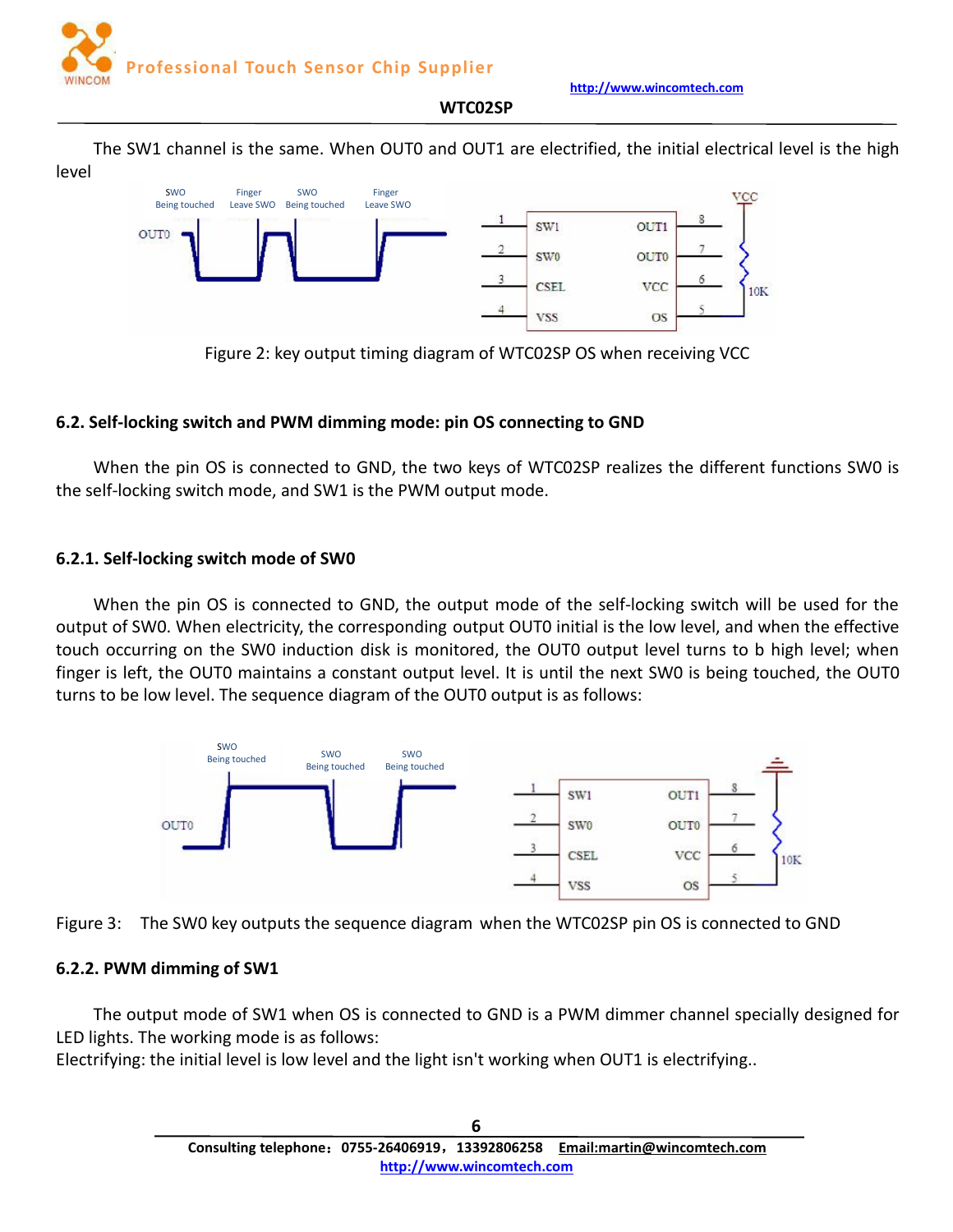#### **WTC02SP**

<span id="page-6-0"></span>Light-dimmer: Short press (within 1 second) SW1, when the finger is left, OUT1 outputs PWM wave. This PWM wave controls the LED brightness through LED drive circuit.

Circulation light-dimmer: After long pressing SW1 for more than 1 second, OUT1 outputs PWM wave, and the duty ratio of PWM wave is gradually from small to large, and from dark to light corresponding to the LED light, when the LED light reaches to the brightest, the duty ratio of PWM wave is gradually from large to small, LED light is gradually dark from the by the brightest. If the touch finger does not leave SW1, the brightness of the light will continue to go from dark to bright, then from bright to dark.

When the light reaches to the requirement, the finger leaves SW1, the duty ratio of PWM output remains unchanged, and the brightness of the LED light is fixed. Turning off the light: in any brightness of the LED light, short press SW1 (within one second). The output of OUT1 will be low when the finger leaves SW1 and the LED light will go out.

Turning on light by Brightness memory: In the situation of LED light goes out, short press SW1 (within 1 second), when the finger is left SW1, the OUT1 restores output the PWM wave of the duty ratio before the turning off the light last time, the LED light is lightened, and the brightness is the brightness of before turning off the light last time.

### **7. Typical application circuit and sensitivity setting**

### **7.1. Peripheral Circuit and Precautions**

The peripheral circuit of WTC02SP is very simple, and only needs a few resistors and capacitors. The key component is capacitor CSEL for adjusting the sensitivity and IK resistance group for measuring the matched impedance of circuit. CSEL should use 10%-precision polyester capacitor, capacitor made of NOP material or capacitor made of X7R material . 1K resistance group can provide you with the best and most stable measurement effect, and CSEL and matched resistance shall be placed as close as possible to IC at PCB layout.



Figure 4: WTC02SP Application Schematic Diagram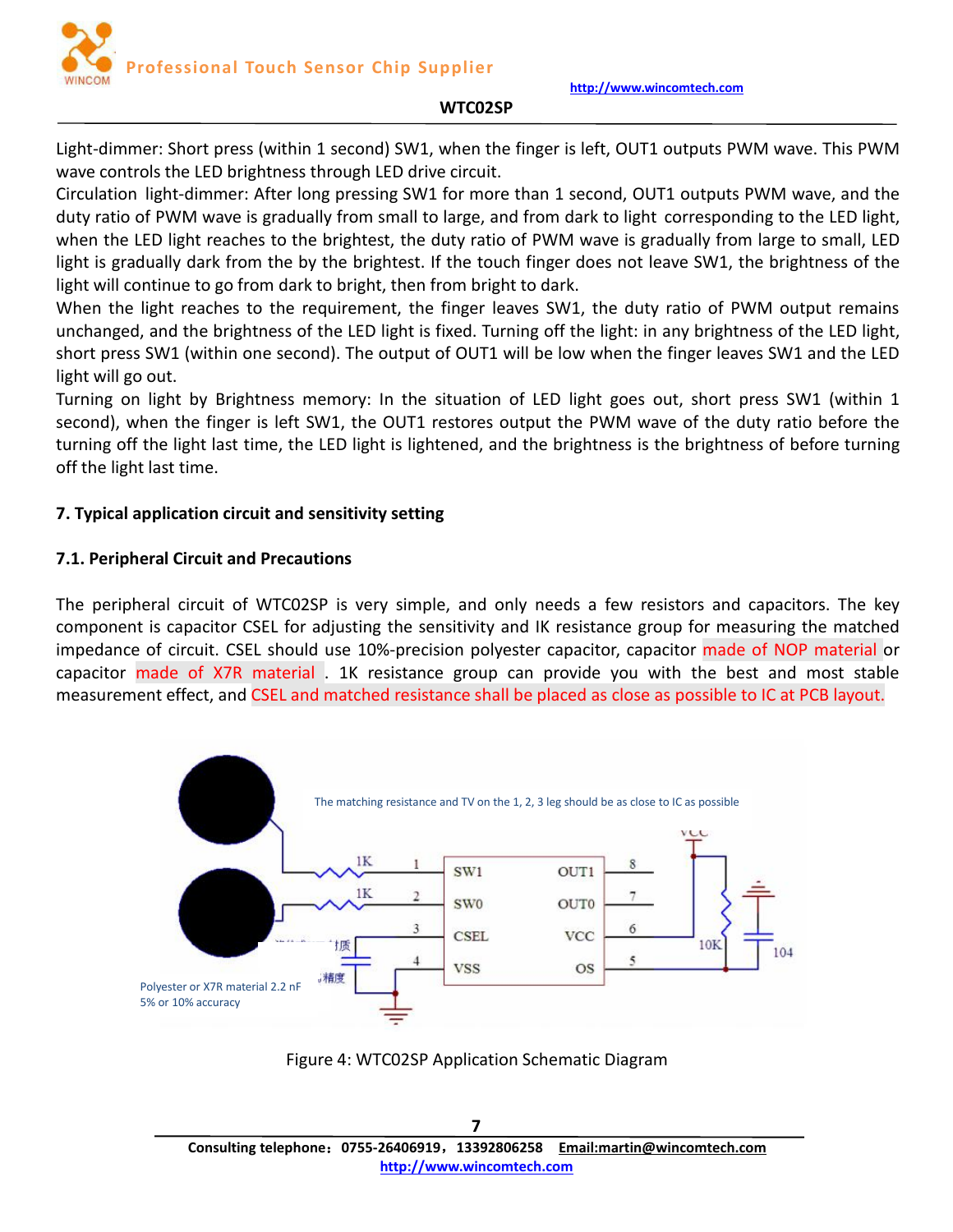**Professional Touch Sensor Chip Supplier**



#### **WTC02SP**

### <span id="page-7-0"></span>**7.2. Sensitivity Setting**

The sensitivity setting of WTC02SP enables the user to use isolated media of various thicknesses to implement reliable and flexible touch function.

### **7.3. Selection of Suitable Capacitor CSEL**

The sensitivity setting of WTC02SP is achieved by selecting the appropriate capacitance Csel.

The user can select the appropriate capacitance Csel according to the own use case. The larger the separation medium is, the larger the Csel capacity is. It is generally recommended to choose the appropriate capacitance between 2.2nF and 22nF from large to small. It is recommends that it is best to use the A 5 % precision polyester capacitor with a small temperature coefficient for Csel. 10 percent accuracy of polyester capacitance can also be used. If needing use of patch capacitors, 10% or higher precision NPO material or X7R capacitance needs to be used.

It is recommended that the user places more than two solder plates on the Csel to exquisitely adjust the Csel.

### **7.4. Area of sense element**

Increasing the area of the induction disc is beneficial to improve the penetration ability of touch sensing.

#### **8. WTC02SP Power Supply**

WTC02SP measures small change in capacitance, so it is required that the power ripple and noise should be small and the external strong interference involved from power supply shall be avoided. Particularly when it is applied to induction cooker and microwave oven, the external interference and voltage leap must be effectively isolated, and the power supply must have high stability. It is suggested that the voltage stabilizing circuit constituted by 78L05 as shown in the figure should be adopted.



figure 5: Full functional circuit of power supply voltage regulator circuit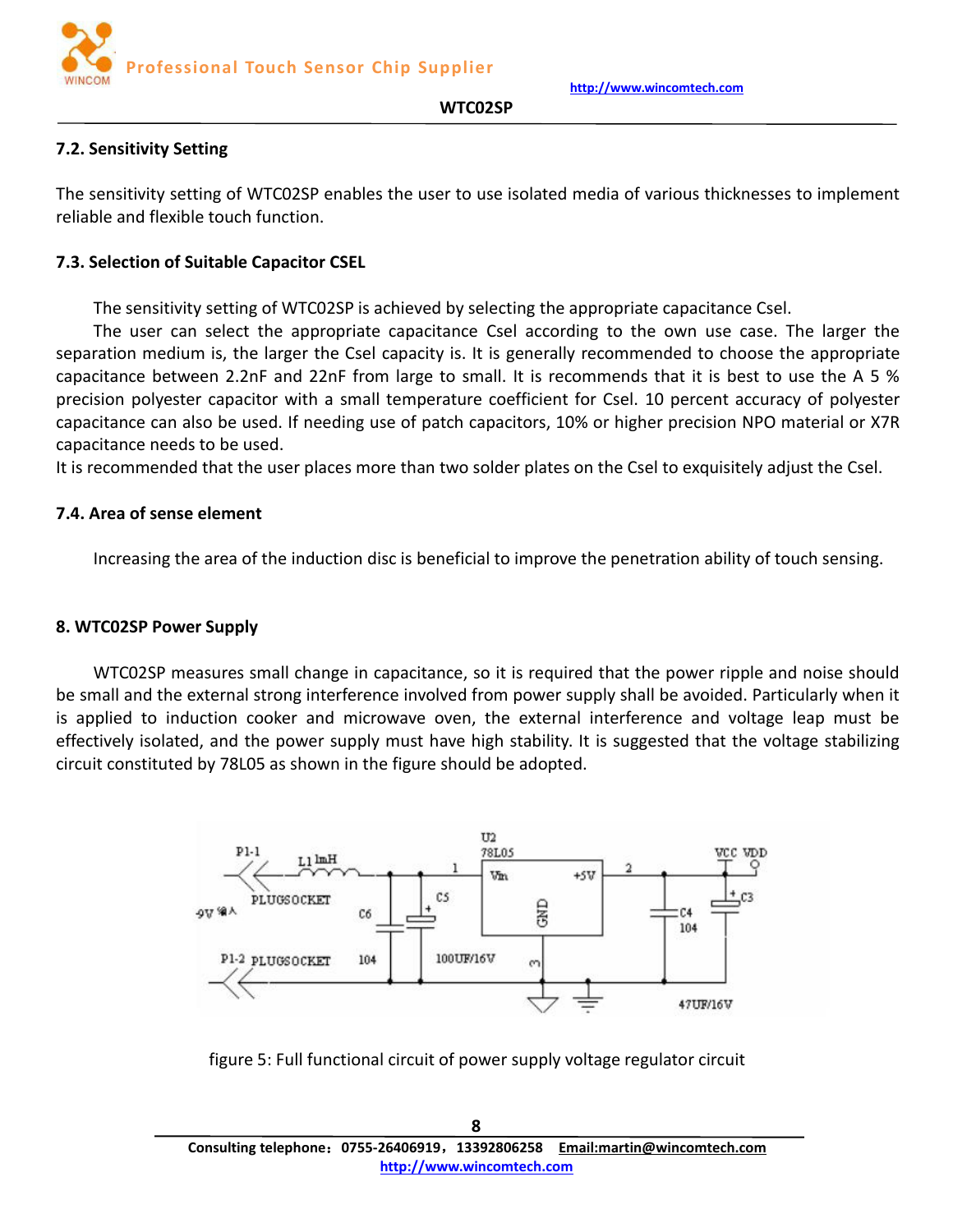

### **WTC02SP**

## <span id="page-8-0"></span>**8.1. DC Voltage Stabilizer**

At PCB LAYOUT, such 78L05 power component must be close to WTC02SP Vcc pin.

### **8.2. Placement of Voltage Stabilizer Component**

78L05, peripheral components and WTC02SP must be placed on the same circuit board centrally, to put an end to the noises caused by overlong power connection line.

### **8.3.Grounding**

The common ground of the components as shown in the figure shall be separately connected into an independent group and then it shall be connected to the common ground of the whole machine from one point of it.(Use one point of star shape to connect the ground)

### **8.4. Precautions for High Noise Condition**

In case of application in a high-noise environment, up and down overlapped placement shall be avoided between high-voltage (220V), high-current, and high-frequency-operation main board and the touch circuit board. If such overlapped placement is unavoidable, try to keep far away from high-voltage, high-current components area or add shield on the main board.

### **8.5. Power Filter**

When typesetting in PCB, it is recommended to reserve the inductor L1 (1MH) welding disc, but the general and the non-special applications do not need this inductance. The users can also cancel it.

When inputting 78L05 power supply, it needs to pay attention to ripple size. Please don't make the trough of ripple wave lower than DC 9V.

## **8.6. Use of +5V Power Supply of the Host**

If the user directly uses 5V power supply of the main engine, it needs adding the power supply filter circuit in the front of the power supply of the modules or sensing power chips as shown in the figure below. The requirement for PCB layout is the same as the above circuit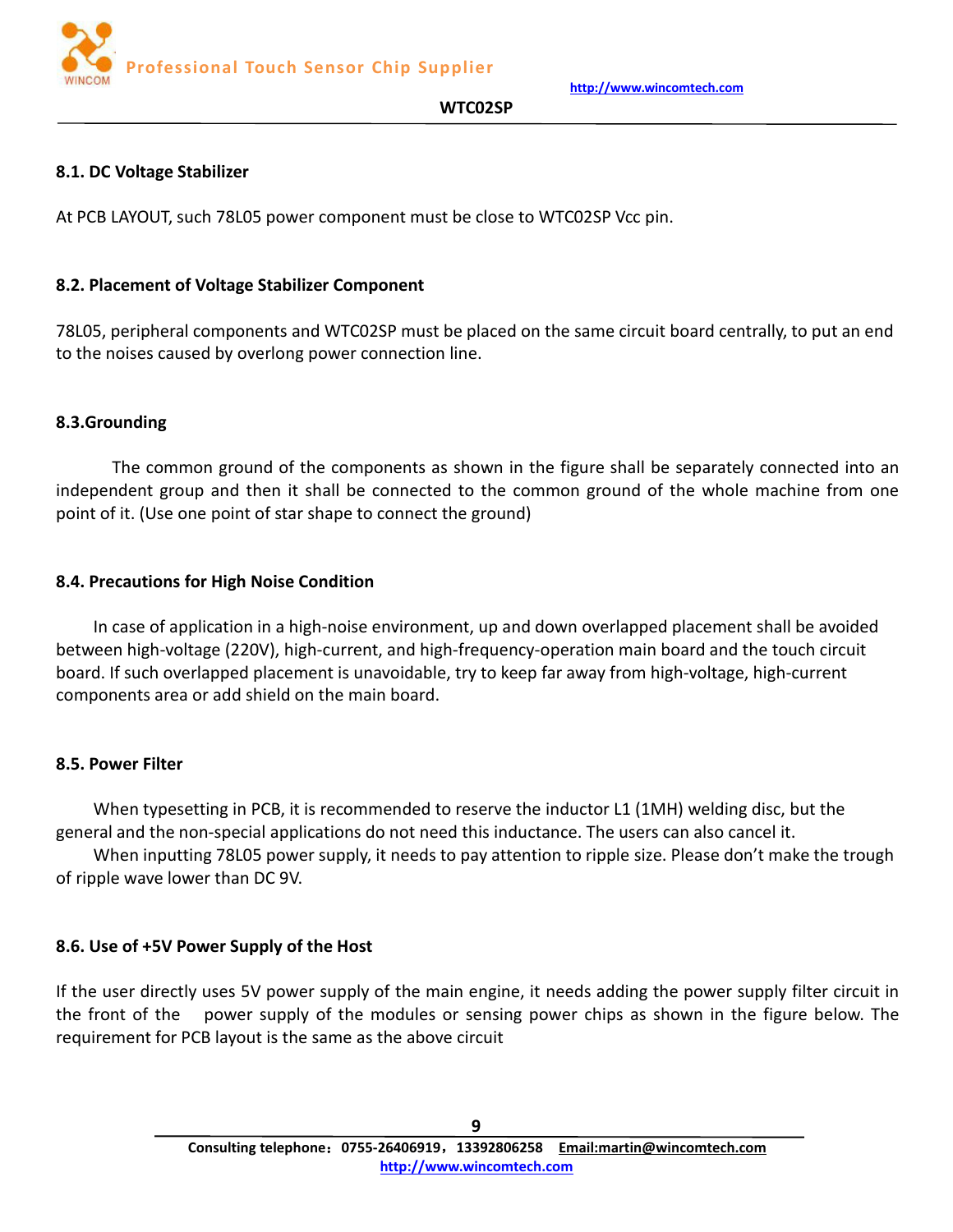<span id="page-9-0"></span>**Professional Touch Sensor Chip Supplier**



**http://www.wincomtech.com**

**WTC02SP**



The analog and digital powers of circuit shall be connected separately to the ground in Y-connection method.

The capacitors shall be arranged in the sequence indicated in the schematic diagram and shall not be arranged arbitrarily.

### Figure 6: Power Filter Circuit

### **Precautions:**

The above circuit should connect the 104 capacitors and electrolytic capacitors of the filter circuit according to the order in the chart, and 104 capacitors should be in front of the electrolytic capacitance that can better suppresses the high frequency noise.

## **9. WTC02SP used capacitive sensors**

### **9.1.The material and shape of the capacitive sensors**

The capacitive sensors can be any type of conductor, but certain flat surface should be ensured. It is recommended to use a round metal sheet or other conductor with a diameter greater than 10mm. The commonly used sense element are copper foil, spring, thin film line and ITO glass, etc. on the PCB plate etc.



The key sense element can be solid or hollow rectangle, circle or polygon.

### Figure 7: PCB Copper Foil sense element

**10 Consulting telephone**:**0755-26406919**,**13392806258 Email:martin@wincomtech.com http://www.wincomtech.com**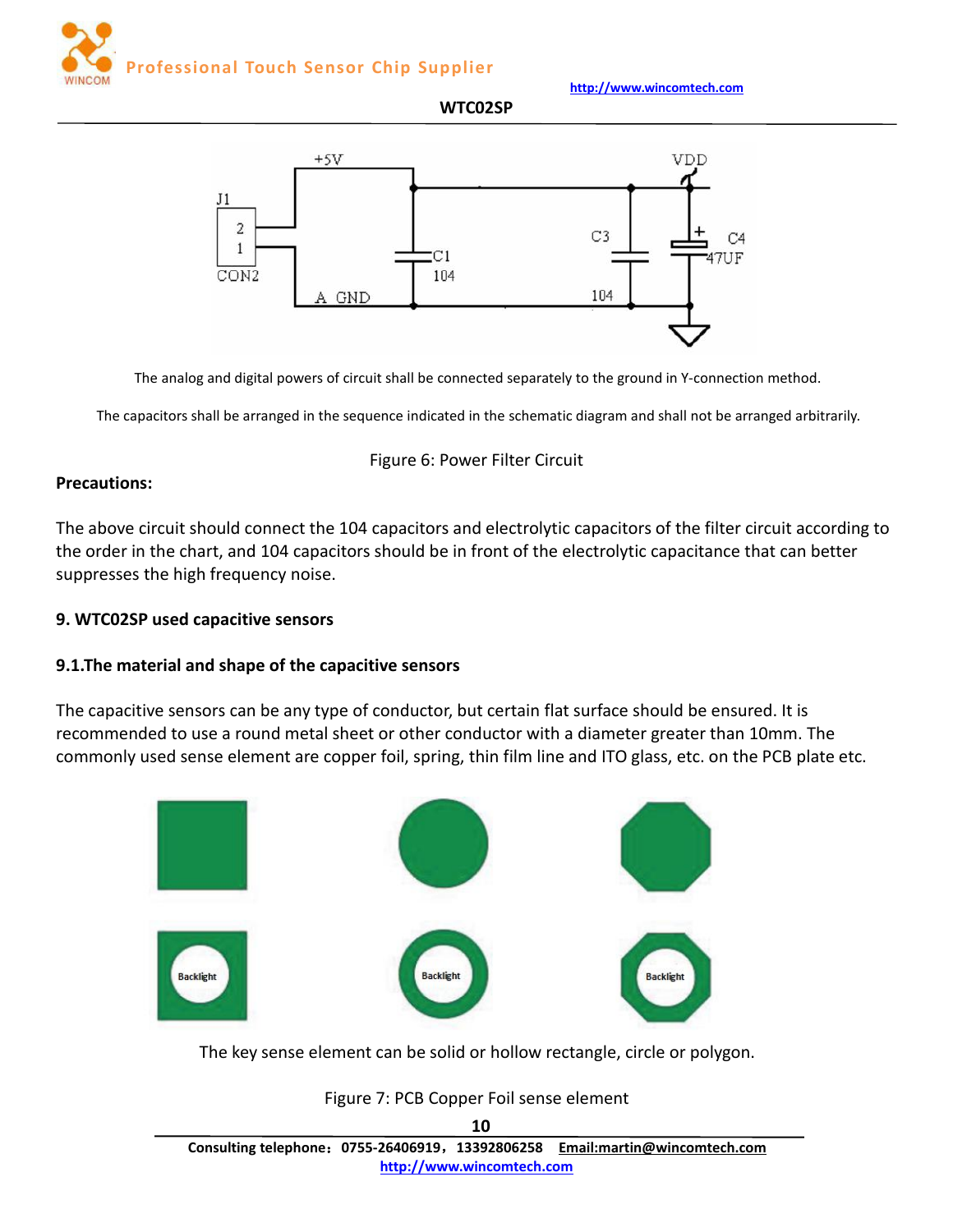

**WTC02SP**

### <span id="page-10-1"></span><span id="page-10-0"></span>**9.2. The area of the sense element**

The area of each sense element should be kept as same as possible to ensure the same sensitivity.

### **9.3. Connection between Capacitive Sensor and Panel**

The capacitive sensor shall cling to glass and other insulated panel, and elastic connection shall apply between them.

### **9.4. The common elastic connection methods are:**

The common elastic connection methods are:

Use the sense element with spring

Use cylindrical conductive rubber to conduct elastic connection

Paste the sense element onto the panel with imported super double-sided glue, and the double-sided glue layer cannot be too thick.



Figure 8: Spring sense element

## **9.5. Requirements for sense element and Panel Contact Surface**

The surface of the induction plate must be levelled off, and is no clearance between the panels.

## **9.6. The connection between the induction disc and the input pin of the induction disc of IC**

The connection between the capacitance sensor and the pins of WTC02SP should be short and thin as far as possible (0.1 $\degree$ 0.2mm width). It is best that WTC02SP can be placed on the keypad and that the back and around 0.5 mm of the connection is not placed other circuit, to ensure that the sensor has good sensitivity and to avoid false triggering.

### **10. Package Dimension Drawing**